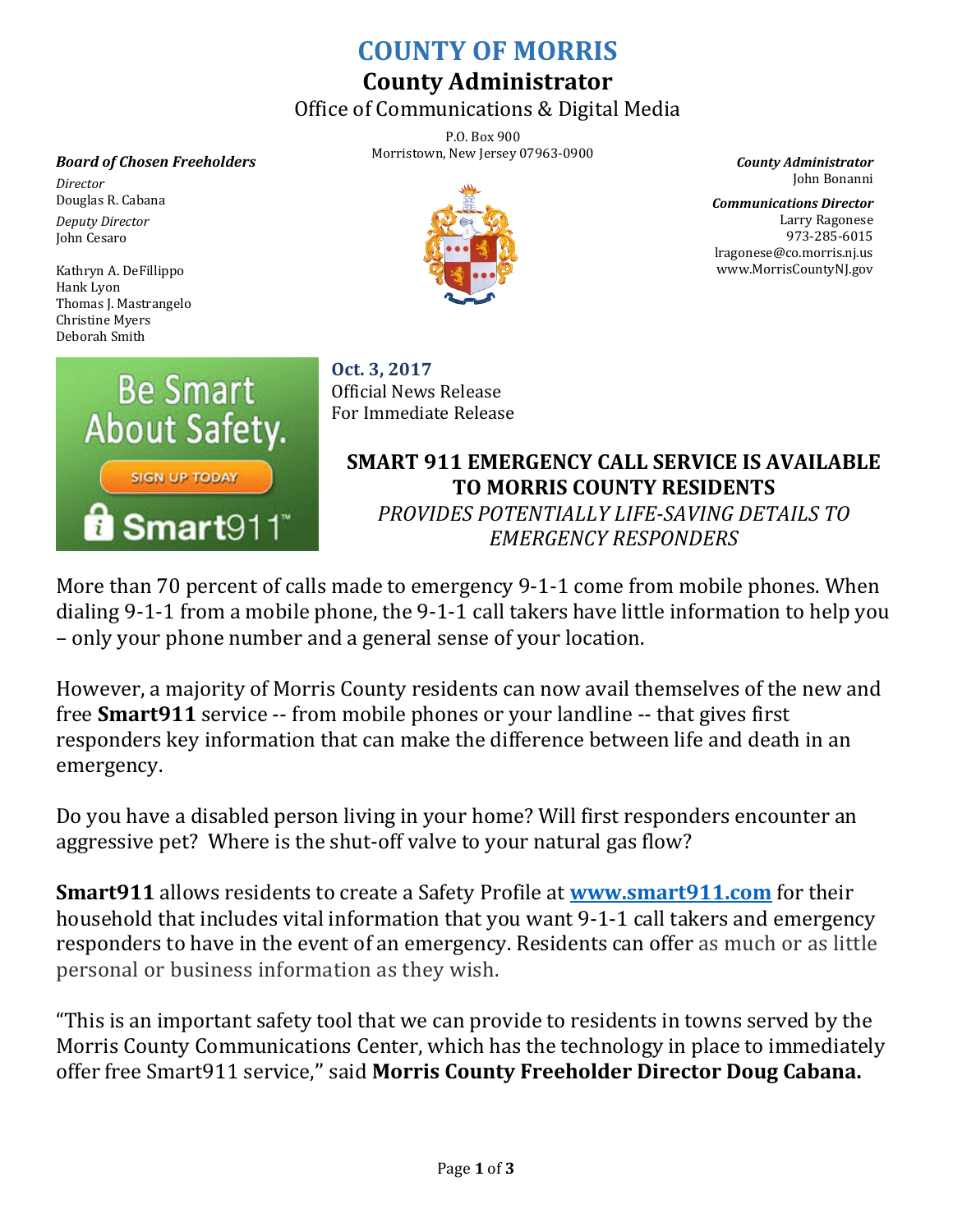"Residents easily sign up in just a few minutes at Smart911.com. If an emergency occurs, you'll be glad you took the time,'' added **Michael Peoples,** director of the Communications Division of the Morris County Department of Law and Public Safety.

The Morris County Communications Center currently provides public service answering



for 23 towns under the county's communications network umbrella. 9- 1-1 calls made to emergency call takers in those 23 towns would trigger Smart911 information displays.

Those towns include Boonton Township, Chatham, Chatham Township, Chester, Chester Township, Dover, East Hanover, Harding, Long Hill, Mendham, Mendham Township, Mine Hill, Morris Township, Morristown, Morris Plains, Mountain Lakes, Mount Arlington, Netcong,

 **Morris County Communications Center**

Randolph, Rockaway Borough, Roxbury, Victory Gardens, and Wharton.

Other municipalities have their own emergency dispatching systems that are outside of the county's network.

When a person makes an emergency call, their Smart 911 Safety Profile transmits to the 9- 1-1 center, allowing the 9-1-1 call taker to send the right response teams to the right location and with the right information.

Through the Smart 911 program, first responders can be aware of many details they would not have known previously.

For example, fire crews can arrive at a house fire knowing how many people live in the home and the location of bedrooms; EMS can be aware of allergies or specific medical conditions of residents; and police can access photos of a missing child in seconds rather than minutes or hours.

Smart 911 is FREE. Your information is secure, accessible only to a 9-1-1 call taker when you dial 9-1-1. This service can provide fast and efficient emergency services to you and your family. Key information provided to responders can make your family safer:

• **Address Details:** How to access your home, number of bedrooms, location of utility shut-offs, and if you live in a multi-family building;